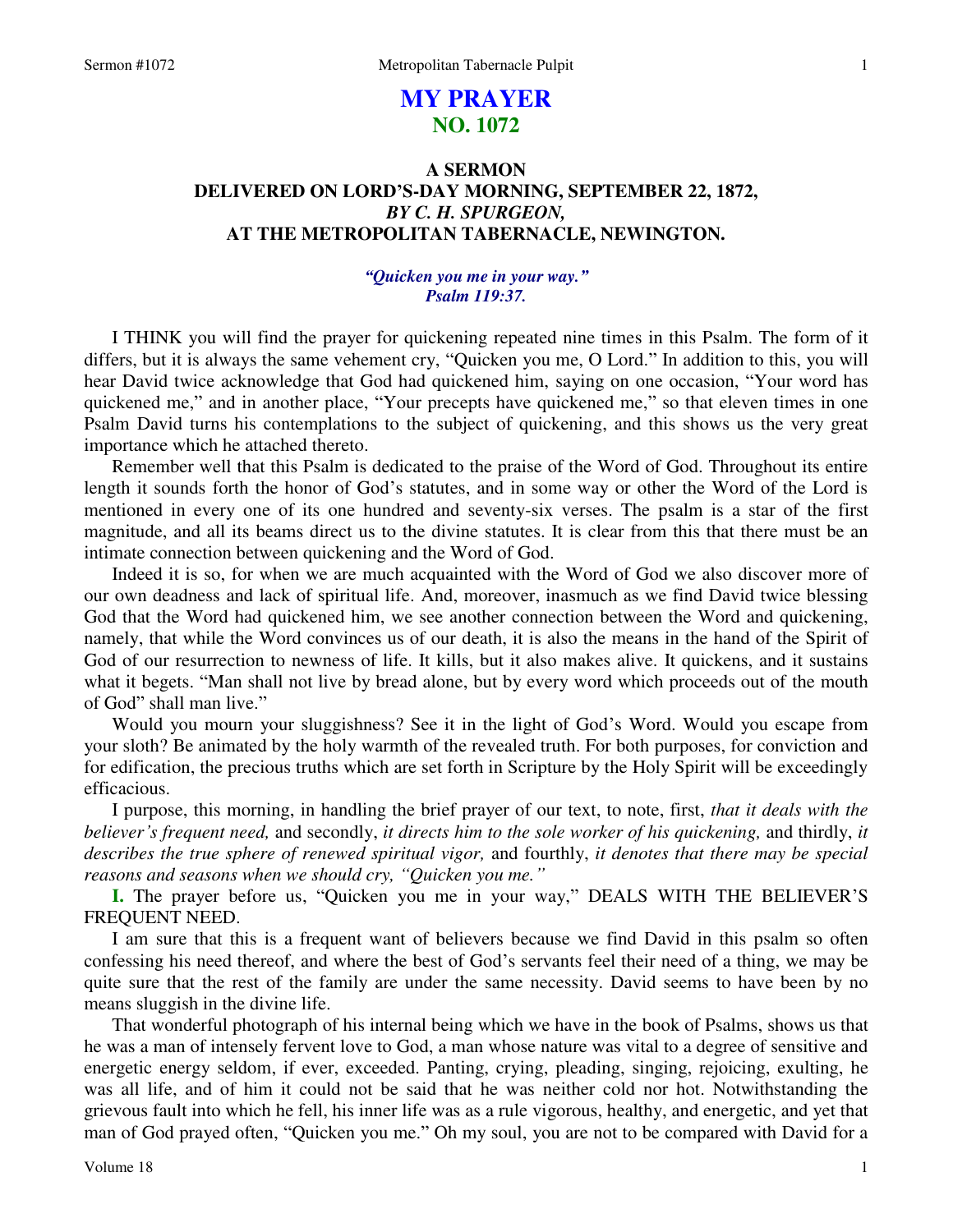single moment, what need, then, have you to pray again and again, even with agony of soul, "Quicken you me, O God."

But, beloved, there is no reason to refer to others of God's servants for proof of this. You yourselves know, in your own souls, that your spirit is most apt to become sluggish and that you have need frequently to put up the prayer, "Quicken you me." Apart from Him who is your life, what are you but a mass of corruption? You know this experientially. Do you not? There are some among you who have received a more abundant measure of spiritual life than the preacher has yet obtained, but I fear that the great majority of us are in the very opposite condition, and have need to sigh and cry over our lack of inward strength. We need to lament more deeply our manifold deficiencies. If there is a prayer in this book which well becomes my lips, it is just this, "Lord, quicken You me in your way."

 I fear that those who are least ready to confess this are the very persons who ought to own it first, and I am certain that a large number of God's people feel that they are dry and sapless and have need to be revived by fresh life from above. Let us think over this matter a minute. Some years ago we needed quickening most emphatically, but then we had no power to pray, "Quicken you me," for we were dead in trespasses and sins. No dead man ever prayed to be quickened, such a prayer would be an index of life*.* A really spiritual prayer for quickening can only come from those in whom the quickening Spirit has already taken up His abode.

Now, beloved, blessed be the name of the Lord, we are no longer dead as we once were, the Spirit of God has breathed into our nostrils the breath of life, and we have become living souls in the family of God. Let us be thankful for this, but let us, as we look around upon the spiritually dead who swarm our streets, take care to pray for them, "Lord, quicken You the dead in sin."

Let our relatives be the special objects of our prayers for quickening. If we have a brother who is rotting in the grave of his iniquities, let us pray the Master to say, "Lazarus, come forth." If we have a son who is dead in sin, let us ask the Lord to raise him up even from the bier of his transgressions. Or if it is a little daughter at home, fair and lovely yet unquickened, let our prayer be to the great Master that He would come and raise her up. He is able to raise any of the spiritually dead, for He has raised us*.* Let our own conversion encourage us in praying for the spiritual resurrection of others.

But, brethren, although we ourselves are quickened in that sense, we still have need to continue the prayer. Do you remember the days of your first awakening, when you had only sufficient life to mourn and lament that you had so little? The first sense of life in you was painful, you were under a sense of sin, and your guilt lay heavy upon you, you had only life enough to dread the death that never dies, your life did little else for you but enable you to tremble, to mourn, to dread, and to reproach yourself. It was the dark side of life, the pain which is the true evidence of vitality, but is terrible to endure. Then you needed fuller light and healthier life, and no prayer could have better suited you than this which is now before us, "Quicken you me." Oh, the agonizing cries of awakened sinners, theirs are no mimicries, but stern realities. Believe me, they do pray.

Since that season, for blessed be God that state is over now, we have joy and peace in believing—not all the joy and peace we could wish, but still a good share of it, yet we still have great cause to cry aloud, and that right often, "Quicken you me." For instance, have you never felt the need of this prayer when you have been cast down by affliction? The spirit, broken and bruised, can only rally through an infusion of fresh life. When you could not get a grip at the promises because the hand of your faith was numbed, you needed an increased vitality. In temporal trial more grace was your best support, and when the trouble was not only bodily, but spiritual, then increased inner life was doubly the efficacious remedy.

Do you remember when you were broken in pieces all asunder through some surprising sin, and God in chastisement, seemed to hunt you with the terrors of His law, then your expiring faith and swooning hope needed a new vitality. There was no restored joy for you till you learned again the meaning of the Redeemer's words, "I am the life." Lying at the foot of His cross you saw the vital blood flowing from His dear wounds, and you cried, "Quicken you me." Forth from the heart of Jesus came a stream of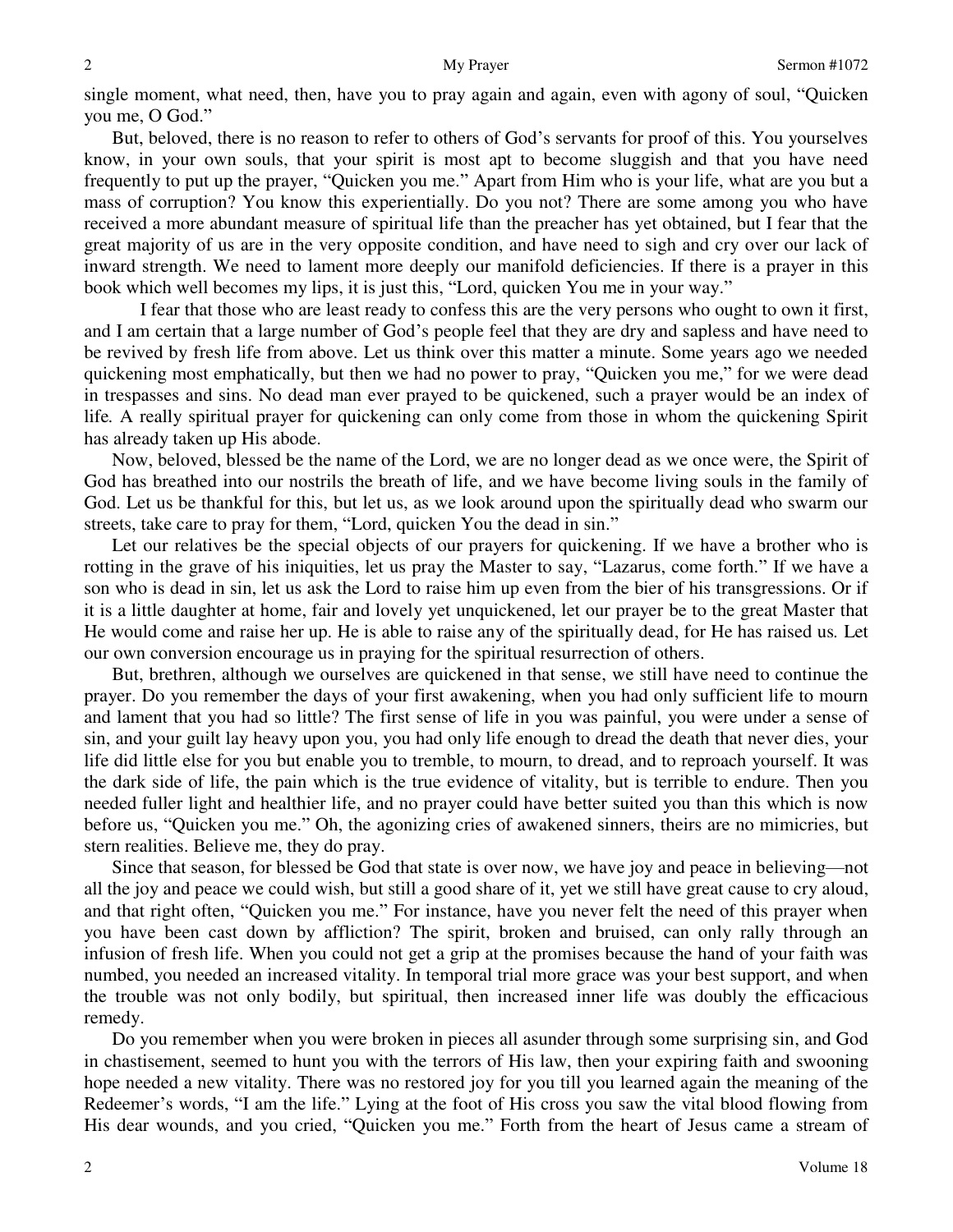warm life, which entered your soul, renewed your faith, inspired you with sacred confidence, and diffused within your spirit a blessed calm in which you softly breathed the life of God, and rose as one quickened from among the dead.

How many times, also, have you been the victim of worldliness, that horrible swoon of the heart towards Christ? Even over those who try to live nearest to God, this evil influence exerts itself like some stifling vapor, engendering a dreadful sleepiness, even where it cannot accomplish death. Men after God's own heart have cried, "My soul cleaves to the dust: quicken you me O God."

You have loved some earthly thing, some child, perhaps, has clambered into your heart's throne while it has been fondled on your knee. Lawful loves have become unlawfully engrossing, and have eaten the Lord's portion. The Son of David has been displaced by a usurper, or at least another throne has been set up in His palace. Have you not been horrified at your own idolatry and resolved to have done with it, cost what it may? You have sought for the axe which should remove the right hand of sin, the hammer which should dash down the usurper's image, but your heart has failed you, the fascination of the sin has spell-bound you. Around you the coils of the serpent have been entwined, and you could not tear them off, for a poison chilled your blood and stupefied your brain and heart.

Ah, then you saw the beauty of the prayer, "Quicken you me," and well was it for you that, feebly as you uttered it, it was answered from the throne of mercy. What could have stood you in good stead if you had been left a victim to the deadly drugs and mortal opiates of sin?

You, my brethren, who are much engaged in business from morning to night; when things go with you very roughly or on the other hand when they go with you very smoothly, have the deepest cause to pray, "Lord quicken you me." Earth sticks to our hearts, especially those forms of it known as gold and silver, and lumps of adhesive earth make a pilgrim's progress tardy. You cannot wrestle in prayer while you are loaded down with worldly cares. No runner can win a race when he stoops under great weights. It is impossible to commune with God and yet to fix one's heart on money-making. While business is what it is, and the wheels of trade revolve at such a terrific rate, men had need be very vigorous in grace or their souls will be ground to dust amid their own machinery. Oh you very busy men, you ought day by day to plead with the Lord—"Quicken You me, my God, lest I be overcome by the deadly influences of the world."

Though I mingle little with the business or the politics of the hour, I feel a somnolent influence creep over me from the smoke of these tents of Kedar in which I dwell, like that which Bunyan mentions in his description of the Enchanted Ground, where the very air made men drowsy. This influence tends to preaching mechanically, as an automaton might do if properly wound up, and it leads to praying by routine, after the manner of a Tibetan windmill or a ritualistic priest. Hideous is this temptation to perform one's duties officially because it is the time to do this and the proper hour to do that. Oh, my God, deliver us from crawling along in the ruts, and slipping sleepily along the grooves.

We want life, vivacity, vigor, diligence, fervor, passion, vehemence in the service of our God, or else our Christianity is worth no more than a nutshell out of which the worm has eaten the kernel, and left nothing but rottenness. Our God is a consuming fire, and only by fire can we worship Him. Sacrifices without heart are an abomination to Him. The name to live is loathsome unless the Spirit of life be present. The garments of a man may frighten birds, but only the heart and soul of manhood can avail with heaven. Without the living soul of sincerity and earnestness, what is religion but a charnel house, whitewashed on the outside, but rotten within? We must have life! First, last, and midst, we must have life, therefore to all professors I commend this prayer, "Quicken you me."

My brethren, do not the most warm-hearted among us feel the need of more quickening? Let us consider a few matters which may awaken our desires more fully. First, let us inquire if we are as earnest in the things of God as in the common things of daily life? Is our soul as vigorous in its acts for God as in its emotions towards man? We are told by the Spirit that the time is short, and it remains that those who have wives be as though they had not, they that rejoice as though they rejoiced not, and they that weep as though they wept not, because all these things are passing away, and therefore our emotions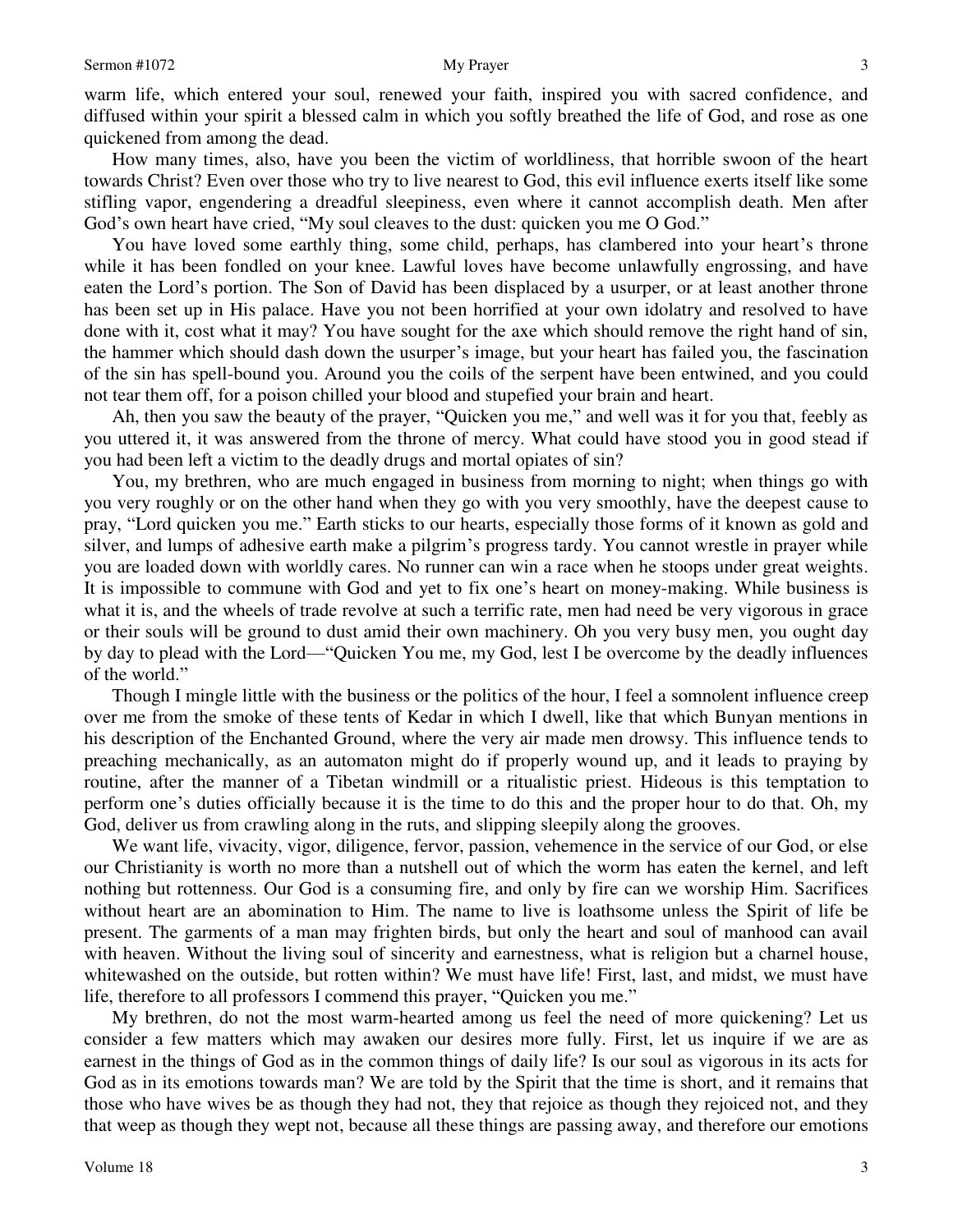about them should be comparatively slight, but spiritual things, seeing they endure forever, ought to have a lodge in the center of our being, and concerning them we should think deeply and feel strongly.

Sorrow for sin should be the keenest sorrow, joy in the Lord should be the loftiest of joy. Is it so? How do you find it with yourselves? Suppose it is the love of a newly-married wife, is there not an intensity about it which needs no inflaming? Do you always or often find your soul so ardent towards the Lord Jesus Christ? Yet ought He not to be before all others?

Or suppose it is your weeping for your lost husband, or your dear departed child, you do not need excitement to grief, no, your hearts bleed all too freely, and you need arguments to relieve your sorrows. Is it thus when you lament the dishonor done to the name of Jesus? Are the water floods quite as plentiful? Is repentance as deep and living an emotion with you as sorrow under bereavement? I fear that in these earthly matters our heart is wax, and in spiritual things it is as the nether millstone. Yet is it sad indeed that our affections entwine themselves about a mere creature but put forth no tendrils towards the Lord of love, who laid down His life for us.

If you are suddenly made possessors of wealth, the joy you have over your substance is very manifest. None can question it. Or if your wealth is taken away by some loss in trade or otherwise, your distress is by no means superficial. I pray you tell me, are you equally concerned about the true riches? If you have found the priceless pearl, are you enchanted with it? If you have lost fellowship with Jesus, does the loss depress your spirit? Are you as eager to be rich in grace as to be great in wealth? Do you prize Christ as you do your profits? Are you as eager in a prayer meeting as you are on the market? I fear brethren, that a comparison between our zeal for temporal and spiritual things would lead to very humbling conclusions, and give us reason to cry, "Lord, deaden me to this world, but quicken me towards the world to come."

The same truth will be apparent if we will think of the earnestness of men of the world in their callings and pursuits. How men will wear themselves out in seeking the secular objects on which their hearts are set! To what sacrifices will they expose themselves! The votaries of science altogether shame the followers of religion. They have penetrated into the densest swamps, defying fever and death, they have lost themselves among the wildest savages, or they have died amidst eternal snows. Have they not lost their lives while using deadly drugs, out of which they hoped to discover curative agents, or worn away their eyesight by weary night watching of the orbs of heaven? Science daily increases her martyrology but where find we ours? Where is the chivalry of Christians? Alas, where survives the heroism of the cross?

In former times the followers of Christ counted not their lives dear unto them for His sake, but now we hug ourselves in ease, and venture little for the Lord. The world has warm followers and devoted friends, but Jesus is attended by a lukewarm band of men who are more likely to sleep at Gethsemane's gates than to watch with Him for a single hour. Oh Lord of love, will You not quicken us? Behold our need, forgive our sin, and from this good hour teach us how to live.

We shall surely also be rebuked if we think of the zeal of some of the Lord's servants. Their lives should make us feel how little life we have. Put yourself, beloved brother, side by side with Paul for a few minutes. Think of his zeal unquenchable. Remember his voluntary exposure to a thousand risks, his sufferings, and his labors for the propagation of his Master's Gospel. Where are we, and what are we? Alas! we blush and sink to nothing in the presence of such a man. Others of like energy have been and are in the church. Why are we so unlike them? Shame, shame upon us!

Perhaps it may touch us with some degree of feeling if we recollect what our own zeal was at one time. It never was much to boast of, when we were most earnest we could well have borne to be heated seven times hotter, and yet not become too much inflamed, but are we now as zealous as once we were? May I ask you to look back upon the early days of your religion? Oh then you ran where now you creep. You blazed and glowed, where now but a few sparks alone are left. The love of your espousals, when you went after your Master into the wilderness, when nothing was too heavy or too hard for His dear sake, where is it now? Where is it now?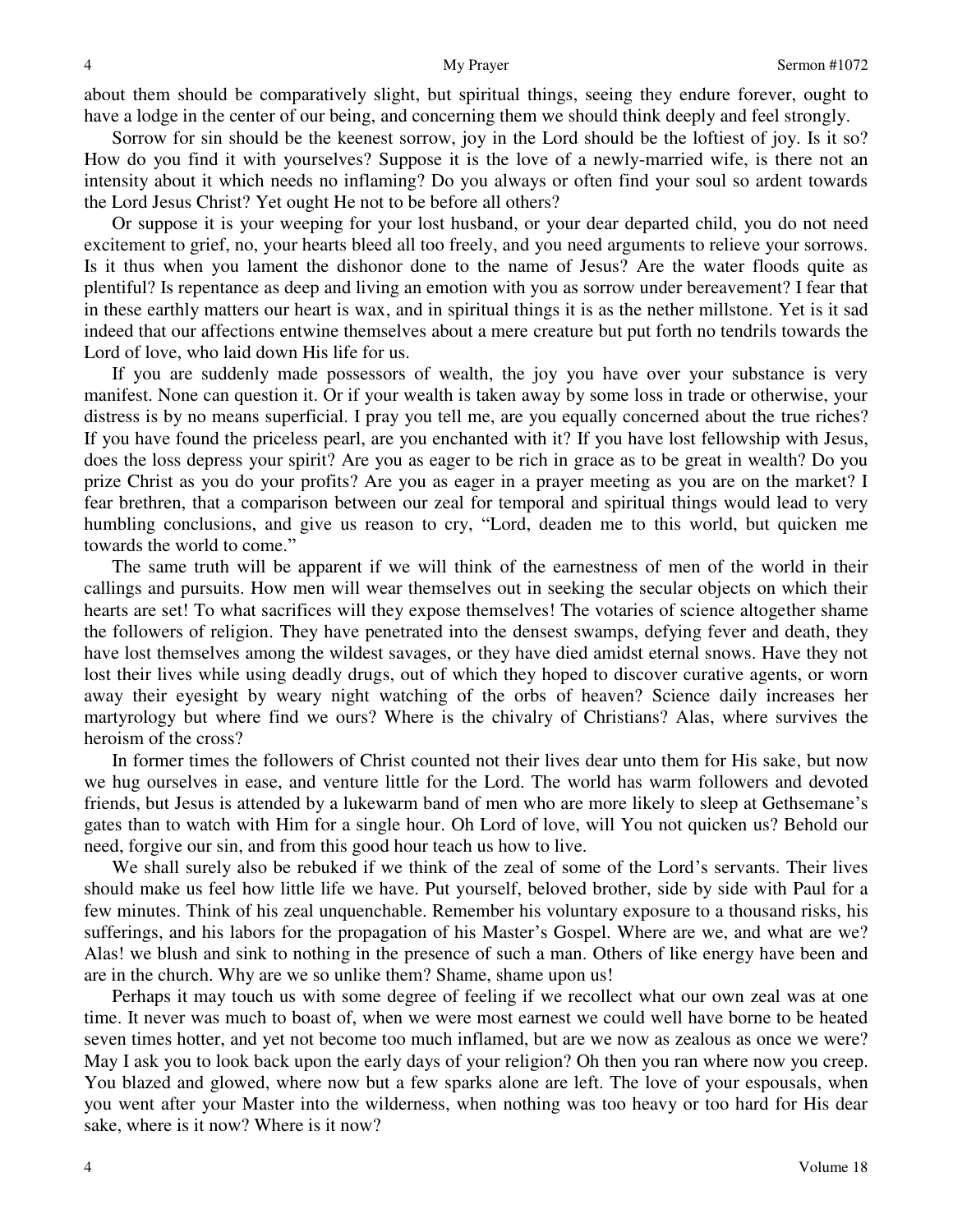As you grew in years you should have grown in zeal, for you know more of Him, and you have received more from Him, but is it so? Why, we thought we would push the church before us or drag the world behind us, and we meant to do I know not what, but have we done it? Then we cried, "Who are you, great mountain?" "Before Zerubbabel you shall become a plain," but the great mountain remains where it was because our faith has declined and our zeal has flagged. Oh, for the Spirit to re-baptize us into the fullness of His life and strength.

Once more, think dear friends, of our condition of spiritual life, and of what it ought to have been, when we remember our obligations to our Savior. Stand in spirit at the foot of the cross and see the five wounds and the precious blood that bought us. Can you remain unmoved? Do we gaze into yon dear face, that mirror of love and grief, and feel no love to Him? Can we think of His returning into His glory, and bearing our names upon His breastplate day and night before the eternal throne, and feel no enthusiasm for Him? Can we meditate upon Him as from before all worlds loving us, and to all worlds loving us still, and yet remain indifferent? O adamant, you are flesh, and flesh is adamant this day. Why, Sirs, if we lived for Jesus solely and evermore, and died a thousand deaths for Him, these were cheap things to lay at the foot of His dear cross. He deserves infinitely more from us.

Think, I pray you, of all the truths of our religion, and ask yourselves what kind of life they require of us. We believe that men are lost, and shall we be idle when in our hands is the Gospel, which alone can save them? We know that men are passing into a condition in which they shall forever abide, everlastingly blessed or eternally accursed of God, and only the truth that we have to tell them can secure them from unending misery, and can we withhold the saving Word.

I do not wonder that those who believe the contrary to this should take things coolly, but I do marvel at ourselves that we are so insane at heart that we are not moved to passionate earnestness for ourselves and our fellow-men. Fanaticism itself is, under some aspects of it, nothing but cold-blooded reason in the face of such truths as these. We ought to live impassioned lives, full of flaming energy, and we should if this prayer were heard, "Quicken you me in your way."

Thus I have spoken upon the first head. Now may we be helped to dwell upon the second, and may the Spirit bless us thereby.

**II.** Our text DIRECTS US TO THE SOLE WORKER OF QUICKENING. "Quicken *you* me."

David seeks quickening from the Lord alone. He goes at once to Him in whom were all his fresh springs. Life is the peculiar sphere of God, He is the Lord and Giver of life. No man ever received spiritual life, or the renewal of it, from any other source but the living God. Beloved, this is worth remembering, for we are very apt when we feel ourselves declining to look anywhere but to the Lord. We, too, often look within. "Why seek you the living among the dead?" You might find a diamond upon a dunghill, but you will never find spiritual refreshing in human nature. Look then to some better source than to the howling wilderness of self.

We are very apt also to think that in the use of the means of grace we shall necessarily obtain reviving and refreshing. "If I can hear Mr. So-and-So preach, who has often laid his hands among my heart-strings, and brought out music thence, then I should be again awakened. Oh, could I hear him once again I would see better days." You do not know. That beloved voice may have lost all power over you. If you look to the servant and not to the Master, the Master will leave the servant and the servant will be of no use to you. Dig the pools by all manner of means, passing through the valley of Baca make it a well, but the life-refreshing water does not rise from the bottom of the well, it drops from above—"The rain also fills the pools." God out of heaven alone can make instrumentality to be of vital service to us. Not even the sweet succors of the Communion Table can bring back vigorous life to the Christian apart from the anointing of the Holy Ghost. Rest you not in the outward, for it cannot touch the inward.

Above all, never go to the law for reviving. Do not begin chiding yourself by saying, "This I ought to have done and I shall lose the love of God if I do not," and so on. That is all legal. The child of God, when he hears the roar of Sinai's thunder, sinks into a deeper death, it cannot rouse him into life. Slaves may be moved by terror, but not the true born child of God, a nobler motive sways his heart. Go not you,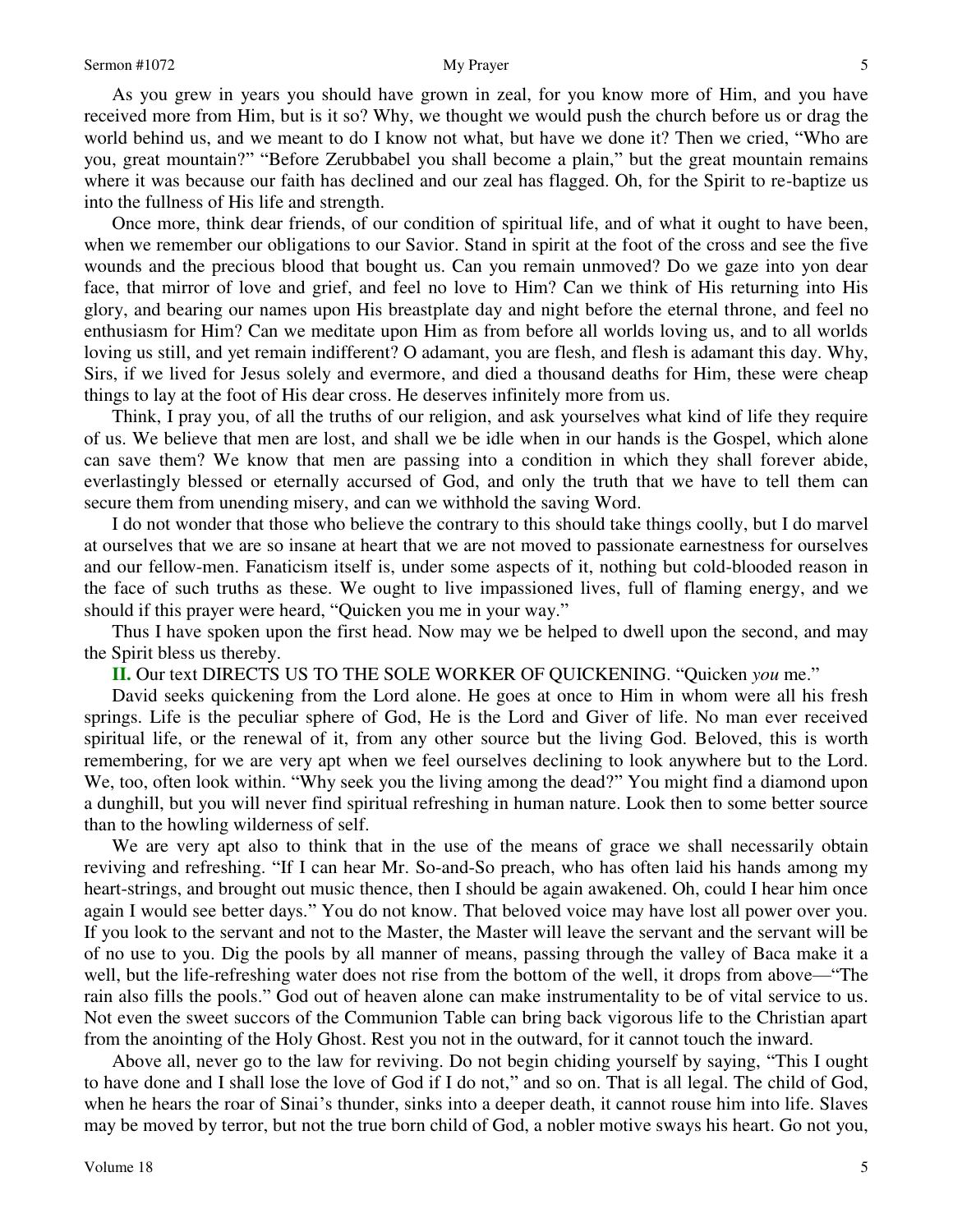then, to rewards and punishments for your life, you will never find it there. The ministry of the law is the ministry of death, not of life. We must betake ourselves to the Spirit of God, who is the gift of the Gospel, not of the law. Remember, beloved, that Jesus Christ is come that we might have life, and that we might have it more abundantly.

Now, if any poor soul first of all obtained life from looking alone to Jesus it is clear that if she wants more life she must get it in the same way. They say that for a sick man his native air is the best. My native air was Calvary, was it not yours, dear brother? Let us together seek the blood-stained spot. Go and breathe the atmosphere of atoning love again! Get back to the cross-foot once more, and you will find effectual quickening. The Holy Spirit is the great agent by whom the life of Jesus is infused into our nature. The Holy Ghost at this moment can come upon the coldest heart in this place, and make it flame and blaze with more than angelic ardor. You are like a bush at this moment, dry and dark, but God has but to put one spark of His life in you and you will be like the bush in Horeb, which flamed like the sun.

Dear sister, have you fallen very low? Go to God, for He can lift you up when no one else can. My ministry cannot quicken you, but the Lord can. He has only to send forth the divine life, and the dullest and most slothful, the most barren, the most dead, among us would become warm with apostolic fervor, and the life divine would make us shine as the glittering seraphim which surround the burning throne. Oh God, how this moves us to pray to You! You can do it. Do it now. "Quicken you me in your way!"

Did you notice that in the text nothing is said about the means by which the Lord is to quicken us? David leaves that to God's discretion. Let Him use His own methods. There is a prayer—you will find it in the one hundred and forty-ninth verse, and also in the one hundred and fifty-sixth—in which David prays, "Quicken you me in your judgment," as if he left it to infinite prudence to select its own methods. He did not pretend to say what was the best way, but left himself in God's hands, only praying, "Lord, quicken you me."

Let us consider the various methods by which the Lord can quicken His people. Usually He does it by His Word. "Your word has quickened me." There are promises in God's Word of such effectual restorative power, that, if they be but fed upon, and their nutriment be absorbed into our nature, they will make a dwarf into a giant in the twinkling of an eye, and he who lies faint upon the ground, and cannot move hand or foot, shall mount upon the wings of eagles, and run and not be weary, if but one word out of the mouth of God be applied to him by the Spirit.

Sometimes, however, God uses other instruments, such as affliction. It is a wonder how a little touch of the spur will quicken our sluggish natures. God has ways and means of touching our bone and flesh, and rendering sleep an impossibility in more senses than one. Personal affliction is like a tonic medicine, by which our relaxed energies are strung up again, but to this end it must be sanctified, or it will fail. Blessed be God for a flick of His whip, we might else have stumbled in our sleep and fallen. It does well to such sorry jades as we are. I pray that some of you may get a touch of it, for you are dull enough. Just a touch now and then does all of us good, and rest assured we shall have it too, if we do not keep awake without it, for God loves us too well to withhold His paternal rod.

At the same time, He can quicken us by great mercies. A man may be stirred up to diligence by a sense of gratitude to God for great mercies. I grant you it does not always have that effect, but it ought to do so. Oh, if our hearts were right, it would be sweet to say, "Here is another mercy, another favor from God, this binds me with another cord to His service, I will love Him more, and devote myself more intensely to His work."

Christian example, too, sometimes stirs us up. I believe the reading of holy biographies has been exceedingly blessed of God. The life of such a man as McCheyne, or the diary of Brainerd or the story of Whitefield's ministry—such things make us think, "What are we? What are we living for?" Put microscopes upon our eyes, and yet we can hardly see ourselves, we are so little. We are as grasshoppers in their sight, yea, we are as grasshoppers in our own sight. This stimulates us. On the other hand, if you fall in with a number of idle dolts of professors, as sometimes you do, your indignation at them will help to excite you to zeal, or it ought to do so. We have known some who have said, "I am superior to these,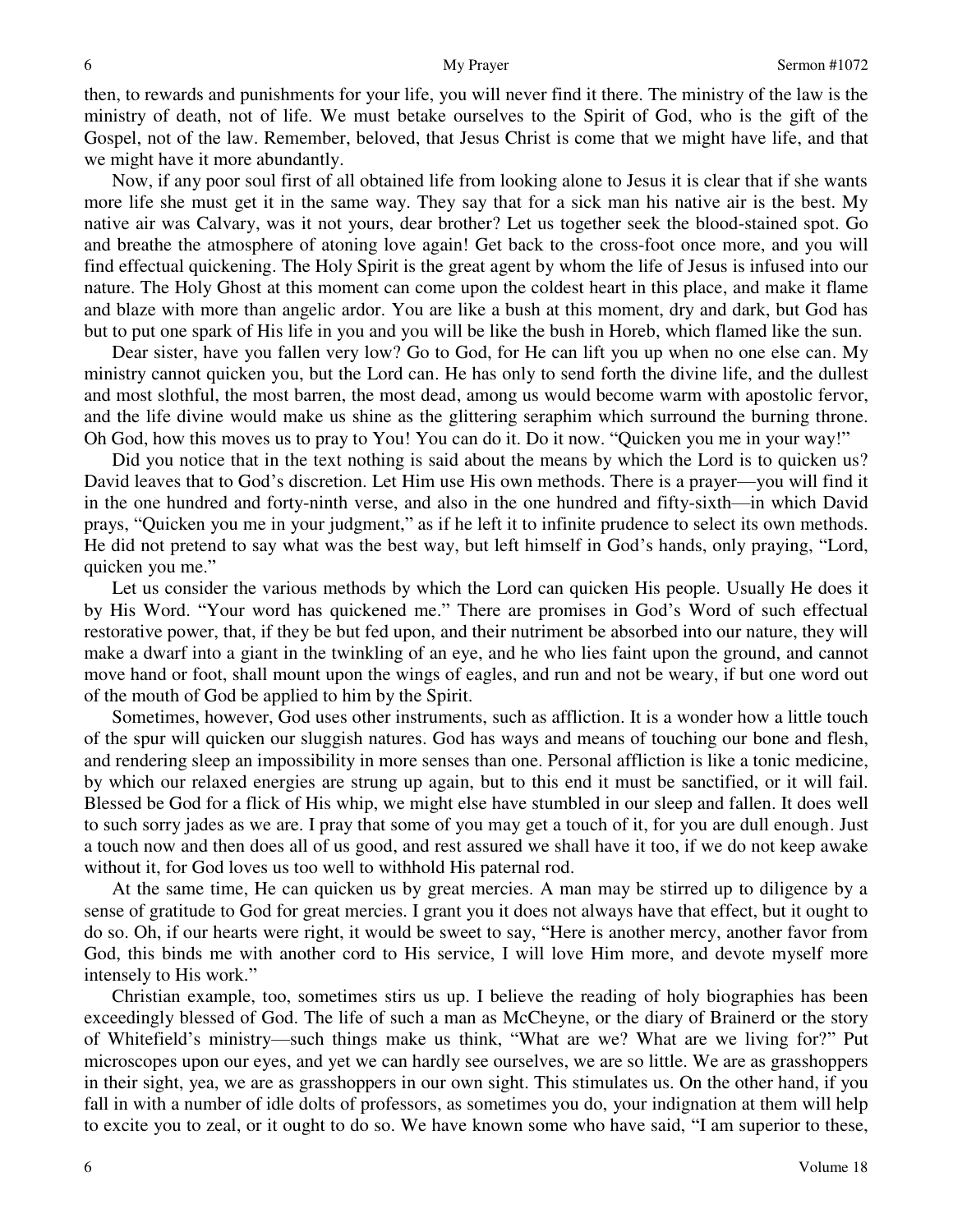at any rate," and therefore congratulating themselves they have gradually sunk down to the same ignominious level, but in a true heart the sluggishness of others is a spur to greater exertion, for such a man says, "Is my Master served in such a beggarly manner as this? Then will I serve Him with all my heart, to make up for the lack of service in others."

It is said that Augustus Caesar was once asked to a feast by one of his subjects, but the attendance was so dilatory, and the feast so meager, that he rose in disgust, and said he supposed he was invited to be honored, but he had discovered that it was intended to insult him. Truly in many a congregation of Christians, yea, even of our own denomination, the worship of God is done in such a mean, stingy, deadand-alive way that it seems as if Christ were asked to the assembly to be insulted rather than to be honored. Verily such treatment of our Lord is enough to make us weep tears of blood, and then drive us onward to a service hitherto unparalleled in these frigid days.

Doubtless, too, a warm-hearted ministry has much to do with quickening us, and if we have a choice of ministries in any place, we should select not that which tickles the ear most, but that which most enlivens the heart. If there are two ministries to be had, one of which is highly rhetorical and exceedingly pleasing to the intellect, but the other, though lacking in these points, nevertheless appeals to our conscience, arouses our heart, feeds us with spiritual meat, and incites to higher degrees of sanctity, choose *that,* for it is the ministry which God approves.

Under God's blessing, every one of our graces may become a means of enlivening us. For instance, our faith, as it believes the great things of God will be sure to arouse us, our hope, as she looks forward to the bright reward will cause us to labor where otherwise we should have fainted, and love, which is the fore-horse of the team, will draw us to serve Christ with might and main. True love to Jesus, if it comes to a great vehemence will quicken the entire spiritual nature, and then will the prayer be answered, "Quicken you me."

Thus, brethren, you see God has both gentle and rough means of quickening us, but for my part if He will but quicken me, I will make no bargain with Him, let Him do it as He wills. Do what You will with me, my Lord, only keep me from being lukewarm, cold-hearted, dead and alive. Do make me to be all on fire for You.

Remember, beloved, that this is a promised blessing. David says, "Quicken you me according to your word." You will find that thought repeated in the Psalm. It is a blessing to be pleaded for, for in a former verse David says, "Quicken you me in your righteousness," as if he felt that God would not be righteous, would not be keeping His promise, if He did not quicken him. This is a blessing which is always a token of God's loving-kindness wherever it comes. Look at the eighty-eighth verse and the one hundred and fifty-ninth, and you will find them both saying, "Quicken you me after your lovingkindness."

### **III.** Our text DESCRIBES THE SPHERE OF RENEWED VIGOR.

"Quicken you me in *your way."* I have no business to ask God to quicken me in my own way, no right to ask Him to quicken me merely that I may enjoy myself religiously, or be thought to be a very eminent Christian, or be able to sit down and contemplate my own beauties and perfections with selfcomplacency. Somebody once said to a Christian man, "Pray what faith have you?" Said he, "I have none to boast of."

If you see a fellow about who has not a sixpence to bless himself with, if he chances to possess an imitation diamond ring how careful he is to show it. See how he always puts out his finger to let you see it, but he who is worth his millions never thinks of displaying his gewgaws in that fashion. He that has merely a name to be religious is sure to advertise it, but he who is rich towards God is the very man who thinks himself poor, and cries out, "Lord quicken you me."

Now, what is the path in which we require to be quickened? First, it is in the way of duty in common life. Am I a father—quicken you me to bring up my children aright. Am I a housewife—Lord quicken you me that my duties at home may be discharged as in Your fear. Am I a servant or master—Lord,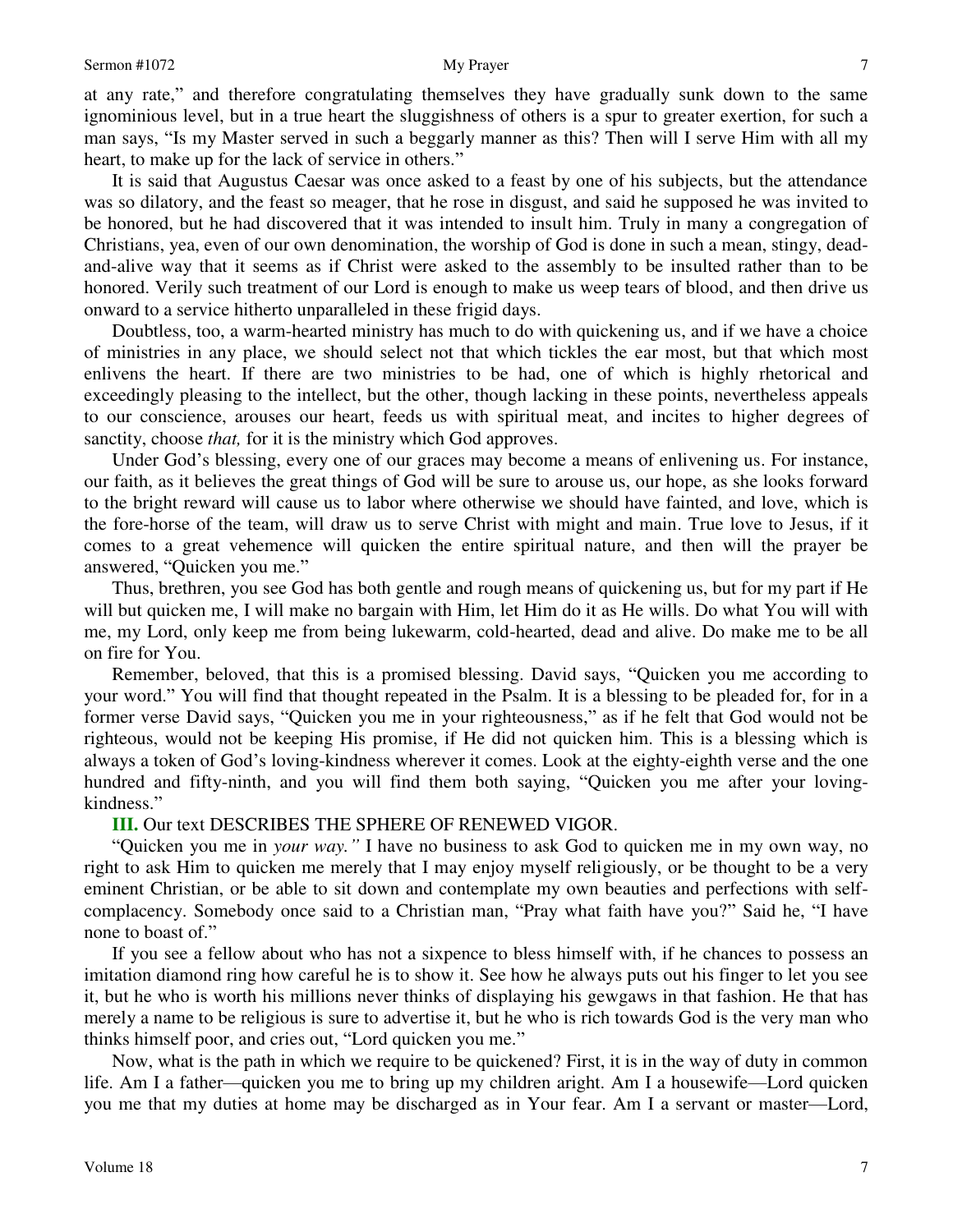quicken you me. I have my temptations in my daily calling, quicken me to stand against them, and I have also my daily opportunities for serving You, quicken me to make use of them.

It means next, "Quicken you me in sacred activity." Am I a preacher? Lord help me to preach with all my might and with all *Your* might too. Am I a teacher in a school? Lord grant that I may not go to sleep over my children, but may win their souls, being blest by You with the earnestness which tells upon youthful minds. Have I any other work to do? Am I a deacon or elder of the church? Let me be so ardent in piety, that my fellow members may be excited by my zeal. You have all some work to do for Christ—I hope you have. If you have not, go home and begin, but if you are doing your work, I know your prayer must be, "Quicken you me in your way."

Did not David mean, again, quicken me in the way of patient suffering? For I must not forget that there are some whose service for Christ is more honorable even than the service of the worker, but who are very apt to think that Christ considers them useless. Oh dear brother and sister are you called to suffer bodily pain? Your work is to bring forth the inexpressibly sweet fruit of patience. Go and pray, "Quicken you me in your way."

You know the story about poor Betty, who said the Lord had called her to do this and that while she was well, but now, "The Lord has said, 'Betty, go and lie on that bed and cough,'" and she said, "I will do it, for His sake." May you rejoice in the Lord's will even if it causes you to pine, to cough, and to die. Not even the song of the angels is more sweet to God's ear than the resignation and patience which are to be found in the hearts of the sons and daughters of affliction. But you will want great grace for this, my sister, you will want a strong inner life for this, my brother, therefore pray, "Quicken you me in your way."

And the same is true of the way of hallowed worship. We want to be quickened there, quickened in private prayer, quickened in public prayer, quickened in our family devotion, quickened in our reading the Scriptures, quickened in our contemplations of divine love, quickened in all forms of worship. We require to be quickened in our growth in grace, in humility, in patience, in hope, in faith, in love, in every good gift. Especially do we need to be quickened in communion with our God. Then let us pray the prayer, "Quicken you me in your way."

**IV.** Lastly, the connection of our text DENOTES THAT THERE MAY BE SPECIAL REASONS AND SPECIAL SEASONS FOR THIS PRAYER.

Just observe it. Turn away my eyes from beholding vanity, and "Quicken you me in your way." You see the connection of the prayer? David is exposed to a temptation, the temptation reaches him through his eyes, he prays God to turn his eyes away from it, and then as a cure for the evil he says, "Quicken you me." Brethren, are you never fascinated by a sin? Whenever you have been conscious of that diabolical fascination it has been time to cry, '"Quicken you me in your way' I see I am weaker than I thought I was, Lord, I was carried away with anger when I thought I had gained a quiet temper at last. Lord, I found my heart going after an evil which I thought I had no relish for. Give me more grace, Good Master. 'Quicken you me in your way."'

A fit time for this prayer is a season of great affliction. The one hundred and seventh verse teaches us that. "I am afflicted very much: quicken me, O Lord, according to your word." Times of great temptation of spirit and trial of soul should be seasons for praying that God would give us extraordinary grace. When we have been confessing past sloth we should pray for grace to resist it in the future. If God at this time should convince any of us that we have not done one tenth of what we ought to have done, and that we have been living at a distance from the love of Christ, then the prayer should arise, "Quicken you me in your way."

Are we just now called to some extraordinary service? Does the Lord lay upon us a heavy burden for His name? Do not let us shirk it, or say, "I cannot do it." No, "Lord, quicken you me." Give me more grace, and then I shall be equal to any emergency, for as my days my strength shall be.

This prayer is very suitable to the members of this church, because at this time we have seen so many of the good and excellent among us taken away. It scarcely seems as if the Lord would leave us